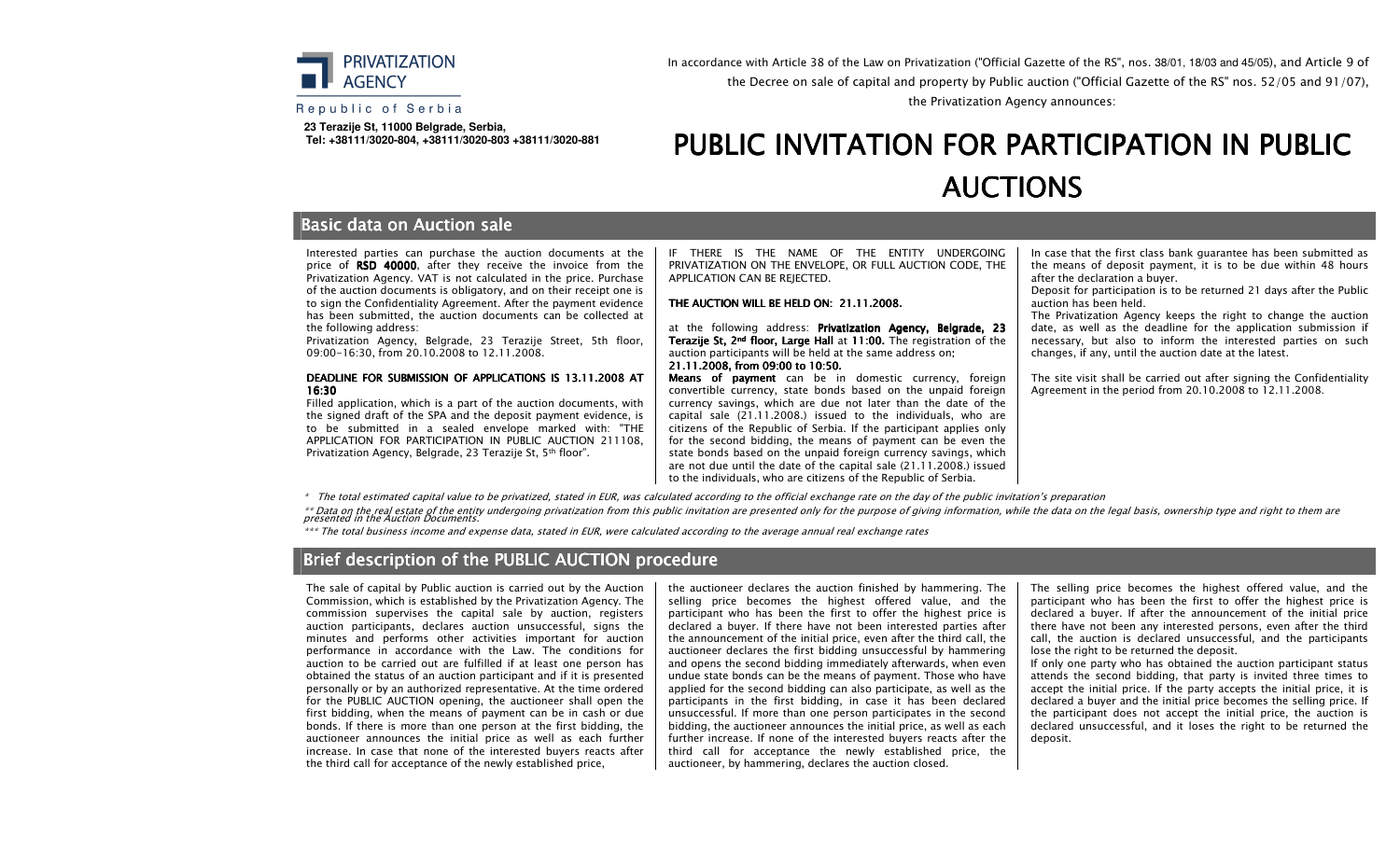| 1) Basic information on the entity undergoing privatization: Socially-owned enterprise for roads PUTOGRADNjA, POŽAREVAC     |                                                                                                                                                     |  |  |
|-----------------------------------------------------------------------------------------------------------------------------|-----------------------------------------------------------------------------------------------------------------------------------------------------|--|--|
| Auction Sale Code: 211108-3058p                                                                                             | The entire estimated capital value to be privatized amounts to: RSD 29.657.000 or *EUR 365.140 which is 70% of the entire<br>capital of the entity. |  |  |
| Official ID number of the Entity: 17299735                                                                                  | Deposit for participation in the auction: RSD 2.373.000 or *EUR 29.211<br>Initial price at the auction sale: RSD 4.745.000                          |  |  |
| Field of work: building of roads, runways etc.                                                                              | Minimum obligatory investments into the entity to be privatized amounts to: RSD 1.529.000                                                           |  |  |
| The most important assets of the entity to be privatized **                                                                 |                                                                                                                                                     |  |  |
| A) Buildings - main facilities (m <sup>2</sup> ):<br>1. Administrative building (422) 2. Warehouse (210) 3. Warehouse (166) | B) Main equipment:<br>1) Oil tank 2) Loading-shovel (ULT 160C) 3) Grader (MG-145) 4) Bulldozer (TG-140) 5) Finisher (K-6) 6) Grader (G-31)          |  |  |

**C) Land (m²):** Entire land: (30225) ; agricultural land: (16422) – socially-owned; forest land: (7253) – socially owned; other types of land: (6550) – socially owned;

| Balance sheet per year: | 2006       |         | 2007       |         |
|-------------------------|------------|---------|------------|---------|
| Shown in:               | <b>RSD</b> | ***EUR  | <b>RSD</b> | ***ELID |
| Total business revenues | 32.153.000 | 382.296 | 14.214.000 | 77.755  |
| Total business expenses | 31.517.000 | 374.734 | 16.513.000 | 206.505 |

Main products/ services: 1) building of roads, runways and sport fileds

Total number of employees:  $38$ ; of which BS/ BA:  $0$ 

| 2) Basic information on the entity undergoing privatization: Joint-stock company for production of telecommunications and systems VF HOLDING, BEOGRAD                                                                                       |                                                                                                                                                                                                                   |            |         |  |  |
|---------------------------------------------------------------------------------------------------------------------------------------------------------------------------------------------------------------------------------------------|-------------------------------------------------------------------------------------------------------------------------------------------------------------------------------------------------------------------|------------|---------|--|--|
| Auction Sale Code: 211108-3084p                                                                                                                                                                                                             | The entire estimated capital value to be privatized amounts to: RSD 127.746.000 or *EUR 1.572.837 which is 41,3 % of the<br>entire capital of the entity.                                                         |            |         |  |  |
| Official ID number of the Entity: 07026595                                                                                                                                                                                                  | Deposit for participation in the auction: RSD 10.220.000 or *EUR 125.827                                                                                                                                          |            |         |  |  |
| Field of work: <b>Production of tv and radio transmitter</b>                                                                                                                                                                                | Initial price at the auction sale: RSD 20.439.000<br><b>Minimum obligatory investments</b> into the entity to be privatized amounts to: RSD 0                                                                     |            |         |  |  |
| The most important assets of the entity to be privatized **                                                                                                                                                                                 |                                                                                                                                                                                                                   |            |         |  |  |
| A) Buildings - main facilities (m <sup>2</sup> ):<br>1. Building for production of telecommunications devices, Cvetna 4, Beograd (2886) 2.<br>Catering trade building, Cvetna 4, Beograd (487) 3. Doorman's booth, Cvetna 4,<br>Beograd (9) | B) Main equipment:<br>1) Laser portable modulator (OTDR) 2) FSM-30S with tools 3) Passenger vehicle (LADA 111, 1.5) 4) Passenger vehicle<br>(LADA 1500 KARAVAN) 5) Computer (12) (PC PENTIUM) 6) Office equipment |            |         |  |  |
| C) Land (m <sup>2</sup> ): <i>Entire land: (6780); construction land: (6780) - socially owned;</i>                                                                                                                                          |                                                                                                                                                                                                                   |            |         |  |  |
| 2006<br>Balance sheet per year:                                                                                                                                                                                                             |                                                                                                                                                                                                                   | 2007       |         |  |  |
| <b>RSD</b><br>Shown in:                                                                                                                                                                                                                     | ***EUR                                                                                                                                                                                                            | <b>RSD</b> | ***EUR  |  |  |
| 47.182.000<br>Total business revenues                                                                                                                                                                                                       | 560.989                                                                                                                                                                                                           | 8.122.000  | 101.571 |  |  |
| Total business expenses<br>48.373.000                                                                                                                                                                                                       | 575.150                                                                                                                                                                                                           | 42.325.000 | 529.301 |  |  |
| Main products/ services: 1) Primary multiplexer 2) Line devices 3) Radio modems 4) radio devices 5) Battery diagnostic device 6) Multichannel multiplex devices<br>Total number of employees: 41; of which BS/ BA: 6                        |                                                                                                                                                                                                                   |            |         |  |  |
|                                                                                                                                                                                                                                             | 3) Basic information on the entity undergoing privatization: Socially-owned agricultural enterprise JAGODINA, JAGODINA                                                                                            |            |         |  |  |
| Auction Sale Code: 211108-3091p                                                                                                                                                                                                             | The entire estimated capital value to be privatized amounts to: RSD 535.409.000 or *EUR 6.592.063 which is 70% of the entire<br>capital of the entity.                                                            |            |         |  |  |
| Official ID number of the Entity: 07274629                                                                                                                                                                                                  | <b>Deposit</b> for participation in the auction: <b>RSD 26.770.000 or *EUR 329.603</b><br><b>Initial price</b> at the auction sale: <b>RSD 53.541.000</b>                                                         |            |         |  |  |

| Field of work: Growing of grains and other crops                                                                                                                                                                                                                                         | Initial price at the auction sale: RSD 53.541.000<br><b>Minimum obligatory investments</b> into the entity to be privatized amounts to: RSD 6.475.000     |
|------------------------------------------------------------------------------------------------------------------------------------------------------------------------------------------------------------------------------------------------------------------------------------------|-----------------------------------------------------------------------------------------------------------------------------------------------------------|
| The most important assets of the entity to be privatized **                                                                                                                                                                                                                              |                                                                                                                                                           |
| A) Buildings - main facilities (m <sup>2</sup> ):<br>1. Administrative building in Jagodina (599) 2. Administrative building in Končarevo<br>(184) 3. Cow stables no. 1 Rit (1596) 4. Cow stables no. 2 Rit (1596) 5. Stables for big<br>cattle in Končarevo (1743) 6. Silo boxes (1915) | B) Main equipment:<br>1) Silo combine (ZMAJ 351) 2) Irrigation device (EBIKAM) 3) Silo combine (BOLJEVAC) 4) Tractor (RAKOVICA) 5) Woden<br>trailer (5 T) |

**C) Land (m²):** Entire land: (12354999) ; agricultural land: (12354999) - socially owned (2,470,189); - state owned (9,884,810);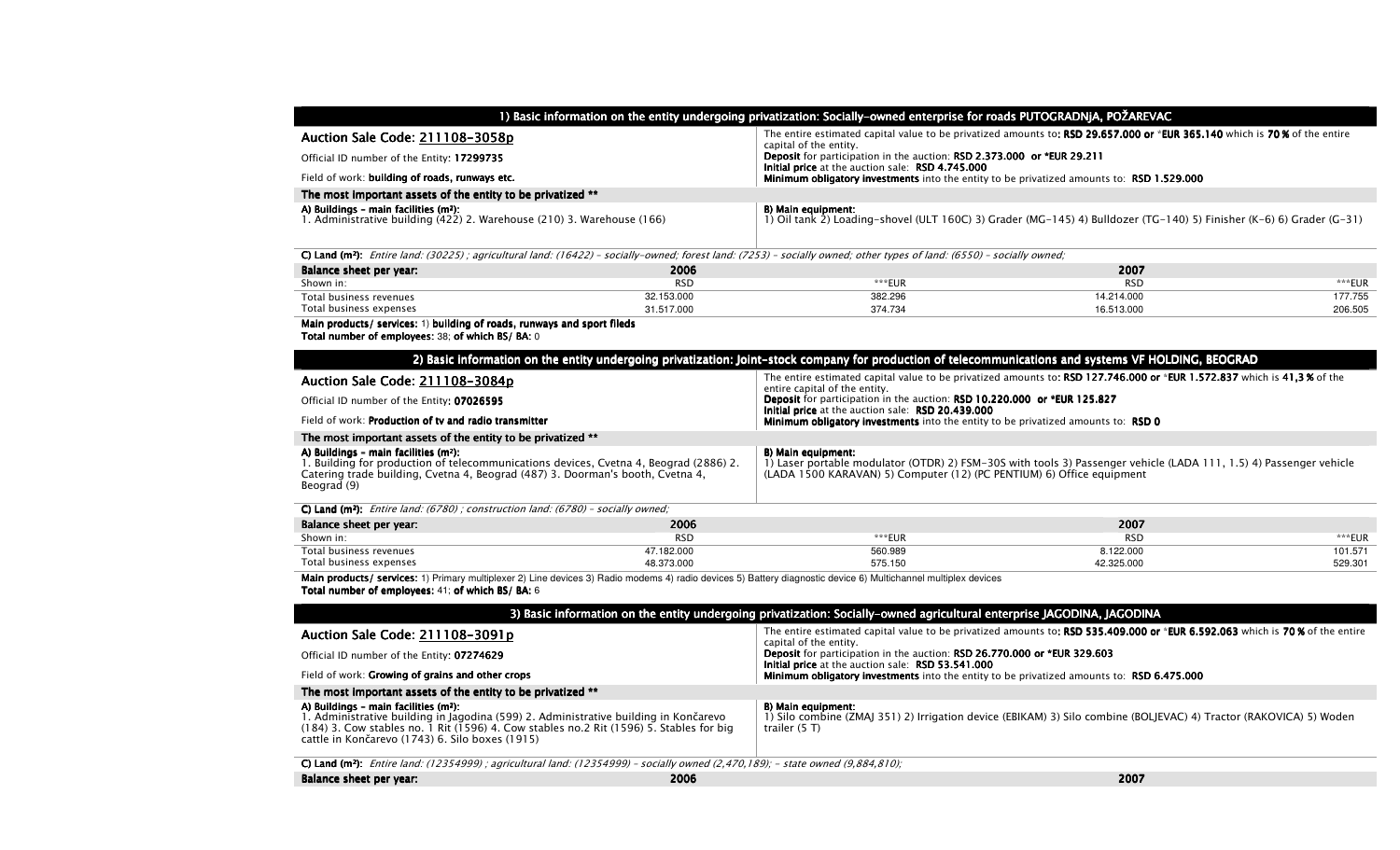| Shown in:               | <b>RSD</b> | ***EUR  | <b>DCP</b> | ***EUR  |
|-------------------------|------------|---------|------------|---------|
| Total business revenues |            |         | 2.376.000  | 29.713  |
| Total business expenses | 19.329.000 | 229.820 | 2.482.000  | 156.095 |

# Main products/ services: 1) Agricultural production<br>Total number of employees: 17; of which BS/ BA: 2

|                                                                                                                                                                                                                  |                          | 4) Basic information on the entity undergoing privatization: Public veterinary station ARANDELOVAC, ARANDELOVAC                                             |                                                                                                                                                                                                                                |                    |
|------------------------------------------------------------------------------------------------------------------------------------------------------------------------------------------------------------------|--------------------------|-------------------------------------------------------------------------------------------------------------------------------------------------------------|--------------------------------------------------------------------------------------------------------------------------------------------------------------------------------------------------------------------------------|--------------------|
| Auction Sale Code: 211108-3159p                                                                                                                                                                                  |                          | capital of the entity.                                                                                                                                      | The entire estimated capital value to be privatized amounts to: RSD 12.701.000 or *EUR 156.381 which is 70% of the entire                                                                                                      |                    |
| Official ID number of the Entity: 07113153                                                                                                                                                                       |                          | Deposit for participation in the auction: RSD 1.016.000 or *EUR 12.510                                                                                      |                                                                                                                                                                                                                                |                    |
| Field of work: Veterinary activities                                                                                                                                                                             |                          | Initial price at the auction sale: RSD 2.032.000<br>Minimum obligatory investments into the entity to be privatized amounts to: RSD 498.000                 |                                                                                                                                                                                                                                |                    |
| The most important assets of the entity to be privatized **                                                                                                                                                      |                          |                                                                                                                                                             |                                                                                                                                                                                                                                |                    |
| A) Buildings - main facilities (m2):<br>1. Veterinary station Arandelovac (251) 2. Auxiliary building 1 (55) 3. Auxiliary building<br>2 (81) 4. Auxiliary building 3 (55) 5. Veterinary surgery in Stojnik (128) |                          | <b>B) Main equipment:</b><br>1) Trichinoscope 2) Passenger vehicle (Zastava 101) 3) Incubator 4) Seed container                                             |                                                                                                                                                                                                                                |                    |
| C) Land ( $m^2$ ): <i>Entire land: (1927); construction land: (1927) - socially owned</i>                                                                                                                        |                          |                                                                                                                                                             |                                                                                                                                                                                                                                |                    |
| Balance sheet per year:                                                                                                                                                                                          | 2006                     |                                                                                                                                                             | 2007                                                                                                                                                                                                                           |                    |
| Shown in:                                                                                                                                                                                                        | <b>RSD</b>               | ***EUR                                                                                                                                                      | <b>RSD</b>                                                                                                                                                                                                                     | $***$ EUR          |
| Total business revenues<br>Total business expenses                                                                                                                                                               | 15.148.000<br>15.929.000 | 180.108<br>189.394                                                                                                                                          | 14.539.000<br>15.083.000                                                                                                                                                                                                       | 181.819<br>188.622 |
| Main products/ services: 1) Veterinary station 2) Retail trade in concentrate and fodder 3) Retail trade<br>Total number of employees: 18; of which BS/ BA: 6                                                    |                          |                                                                                                                                                             |                                                                                                                                                                                                                                |                    |
|                                                                                                                                                                                                                  |                          |                                                                                                                                                             |                                                                                                                                                                                                                                |                    |
|                                                                                                                                                                                                                  |                          | 5) Basic information on the entity undergoing privatization: Veterinary station NOVI KNEŽEVAC, NOVI KNEŽEVAC                                                |                                                                                                                                                                                                                                |                    |
| Auction Sale Code: 211108-3168p                                                                                                                                                                                  |                          | capital of the entity.                                                                                                                                      | The entire estimated capital value to be privatized amounts to: RSD 9.718.000 or *EUR 119.645 which is 70% of the entire                                                                                                       |                    |
| Official ID number of the Entity: 08483671                                                                                                                                                                       |                          | <b>Deposit</b> for participation in the auction: <b>RSD 668.000 or *EUR 8.230</b><br>Initial price at the auction sale: RSD 1.337.000                       |                                                                                                                                                                                                                                |                    |
| Field of work: Veterinary activities                                                                                                                                                                             |                          | <b>Minimum obligatory investments</b> into the entity to be privatized amounts to: RSD 131.000                                                              |                                                                                                                                                                                                                                |                    |
| The most important assets of the entity to be privatized **                                                                                                                                                      |                          |                                                                                                                                                             |                                                                                                                                                                                                                                |                    |
| A) Buildings - main facilities (m <sup>2</sup> ):<br>1. Surgery (115) 2. Auxiliary residential building (157)                                                                                                    |                          | B) Main equipment:                                                                                                                                          | 1) Liquid nitrate container 2) Computer (Pentium 4) 3) Passenger vehicle (4) (Jugo) 4) Trichinoscope                                                                                                                           |                    |
| C) Land ( $m^2$ ): Entire land: (5841); construction land: (5841) - state owed;                                                                                                                                  |                          |                                                                                                                                                             |                                                                                                                                                                                                                                |                    |
| Balance sheet per year:                                                                                                                                                                                          | 2006                     |                                                                                                                                                             | 2007                                                                                                                                                                                                                           |                    |
| Shown in:                                                                                                                                                                                                        | <b>RSD</b>               | ***EUR                                                                                                                                                      | <b>RSD</b>                                                                                                                                                                                                                     | ***EUR             |
| Total business revenues<br>Total business expenses                                                                                                                                                               | 8.690.000<br>8.203.000   | 103.323<br>97.533                                                                                                                                           | 6.295.000<br>5.674.000                                                                                                                                                                                                         | 78.723<br>70.957   |
| Total number of employees: 13; of which BS/ BA: 5                                                                                                                                                                |                          |                                                                                                                                                             | Main products/ services: 1) Health protection and animal treatment 2) Artificial insemination and reproduction of domestic animals 3) Trade in veterinary medicines, additives and fodder 4) Protection and improvement of env |                    |
|                                                                                                                                                                                                                  |                          | 6) Basic information on the entity undergoing privatization: Socially owned enterprise VOĆNO LOZNI RASADNIK, LAZAREVAC                                      |                                                                                                                                                                                                                                |                    |
| Auction Sale Code: 211108-3169p                                                                                                                                                                                  |                          |                                                                                                                                                             | The entire estimated capital value to be privatized amounts to: RSD 70.072.000 or *EUR 862.740 which is 70% of the entire                                                                                                      |                    |
| Official ID number of the Entity: 07013884                                                                                                                                                                       |                          | capital of the entity.<br><b>Deposit</b> for participation in the auction: <b>RSD 3.504.000 or *EUR 43.137</b>                                              |                                                                                                                                                                                                                                |                    |
| Field of work: Growing of fruit seedlings                                                                                                                                                                        |                          | Initial price at the auction sale: RSD 7.007.000<br><b>Minimum obligatory investments</b> into the entity to be privatized amounts to: <b>RSD 1.562.000</b> |                                                                                                                                                                                                                                |                    |
| The most important assets of the entity to be privatized **                                                                                                                                                      |                          |                                                                                                                                                             |                                                                                                                                                                                                                                |                    |
| A) Buildings - main facilities (m <sup>2</sup> ):<br>1. Administrative building 1 (100) 2. Administrative building 2 (67) 3. Seedlings<br>warehouse (604) 4. Warehouse (97)                                      |                          | B) Main equipment:<br>Trimmer (FS-350) 6) Mower (Stil) 7) Pump (Jastrebac)                                                                                  | 1) Transporter (Rival 4910) 2) Tractor (Belorus MTZ) 3) Passenger vehicles (2) (Lada) 4) Motocultivator (IMT 506) 5)                                                                                                           |                    |

 $C$ ) Land (m²):  $\:$  Entire land: (459437) ; agricultural land: (459437) – state owned (435396); – socially owned (24041);  $\:$ Balance sheet per year:per year:  $2007$ **RSD** Shown in:extending the contract of the contract of the contract of the contract of the contract of the contract of the contract of the contract of the contract of the contract of the contract of the contract of the contract of the D \*\*\*\*\*EUR \*\*\*\*EUR **RSD** \*\*\*\*EUR \*\*\*\*EUR **RSD**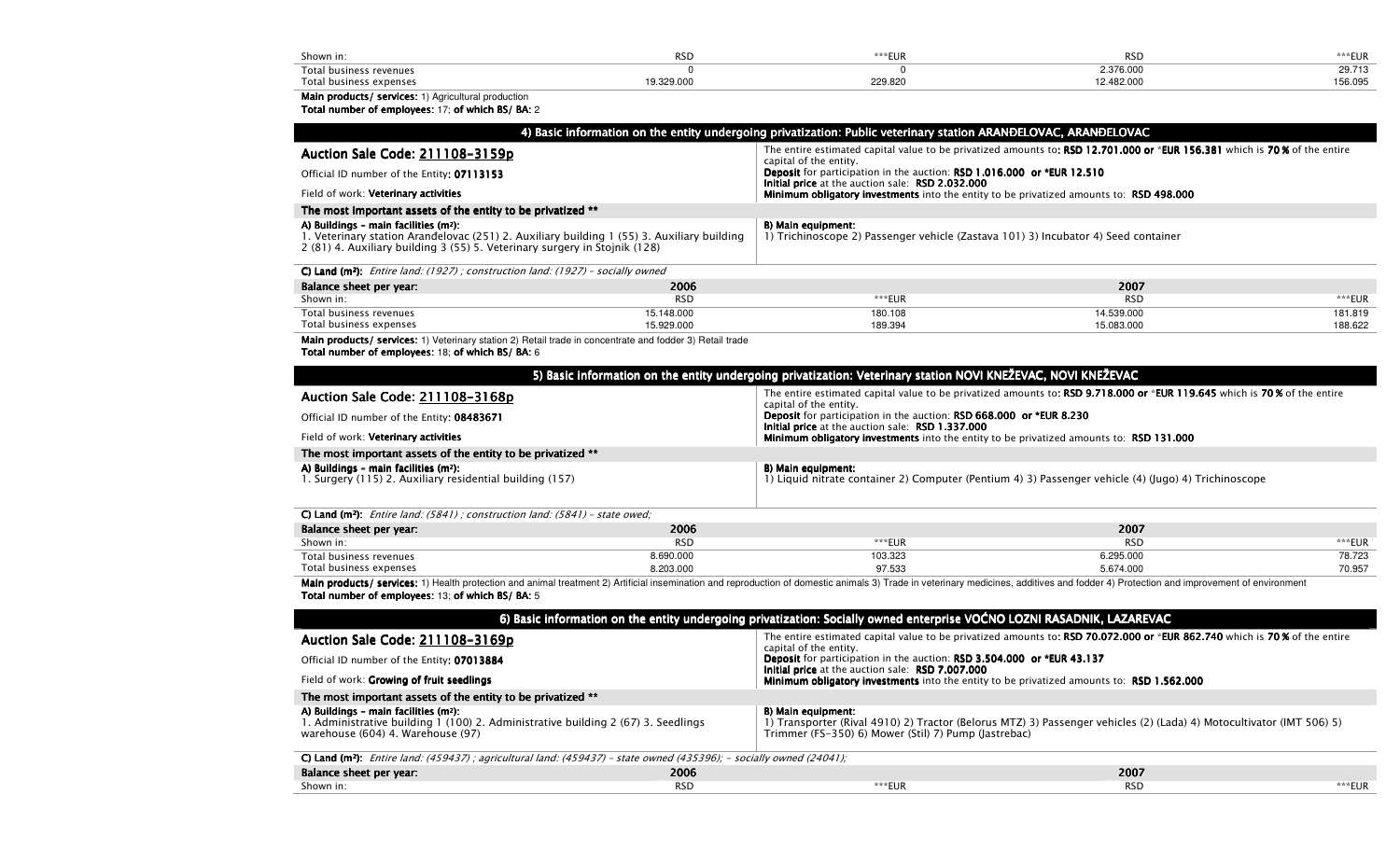| Total<br>s revenues<br>ness        | 9.161.000 | 108.92 | 360.000 | 00.044 |
|------------------------------------|-----------|--------|---------|--------|
| Total<br>, expense:<br>I NIICINACC | 5.00      | ان اقا |         | 1/0.1  |

# Main products/ services: 1) Growing of fruit seedlings<br>Total number of employees: 8; of which BS/ BA: 2

| 7) Basic information on the entity undergoing privatization: Veterinary station NEGOTIN, NEGOTIN                                                                                    |                                                                                                                                                     |  |  |  |
|-------------------------------------------------------------------------------------------------------------------------------------------------------------------------------------|-----------------------------------------------------------------------------------------------------------------------------------------------------|--|--|--|
| Auction Sale Code: 211108-3204                                                                                                                                                      | The entire estimated capital value to be privatized amounts to: RSD 56.217.000 or *EUR 692.152 which is 70% of the entire<br>capital of the entity. |  |  |  |
| Official ID number of the Entity: 07129025                                                                                                                                          | Deposit for participation in the auction: RSD 6.746.000 or *EUR 83.058<br>Initial price at the auction sale: RSD 13.492.000                         |  |  |  |
| Field of work: Veterinary activities                                                                                                                                                | Minimum obligatory investments into the entity to be privatized amounts to: RSD 814.000                                                             |  |  |  |
| The most important assets of the entity to be privatized **                                                                                                                         |                                                                                                                                                     |  |  |  |
| A) Buildings - main facilities (m <sup>2</sup> ):<br>1. Administrative building – shed (188) 2. Administrative building (110) 3.<br>Slaughterhouse (594) 4. Stable with boxes (259) | B) Main equipment:<br>1) Trichinoscope 2) Passenger vehicle (Lada 1,3) 3) Passenger vehicle (Yugo 45) 4) Computer (2) (Pentium 4)                   |  |  |  |

**C) Land (m²):** Entire land: (26289) ; construction land: (7687) – state owned; agricultural land: (16164) – state owned; forest land: (2438) – state owned;

| Balance sheet per year: | 2006       |         | 2007       |         |
|-------------------------|------------|---------|------------|---------|
| Shown in:               | <b>RSC</b> | ***EUR  | <b>RSC</b> | ***EUR  |
| Total business revenues | 15.159.000 | 180.239 | 7.729.000  | 221.712 |
| Total business expenses | 13.589.000 | 161.572 | 16.324.000 | 204.142 |

Main products/ services: 1) Veterinary activities 2) Veterinary medical services 3) Artificial insemination of cows and pigs 4) Sale of medicines in veterinary pharmacy 5) Slaughter of animals, sale of meat and meat produc Total number of employees: 22; od toga VSS: 3

|                                                                                                                                                                                                            |                    | 8) Basic information on the entity undergoing privatization: Socially-owned enterprise for knitwear and yarn ITP, GRDELICA                               |                                                                                                                              |                 |
|------------------------------------------------------------------------------------------------------------------------------------------------------------------------------------------------------------|--------------------|----------------------------------------------------------------------------------------------------------------------------------------------------------|------------------------------------------------------------------------------------------------------------------------------|-----------------|
| Auction Sale Code: 211108-3205                                                                                                                                                                             |                    | The entire estimated capital value to be privatized amounts to: RSD 22.511.000 or *EUR 277.164 which is 70% of the entire<br>capital of the entity.      |                                                                                                                              |                 |
| Official ID number of the Entity: 07213450                                                                                                                                                                 |                    | Deposit for participation in the auction: RSD 2.251.000 or *EUR 27.716                                                                                   |                                                                                                                              |                 |
| Field of work: Production of pullovers                                                                                                                                                                     |                    | Initial price at the auction sale: RSD 4.502.000<br><b>Minimum obligatory investments</b> into the entity to be privatized amounts to: <b>RSD 80.000</b> |                                                                                                                              |                 |
| The most important assets of the entity to be privatized **                                                                                                                                                |                    |                                                                                                                                                          |                                                                                                                              |                 |
| A) Buildings - main facilities (m <sup>2</sup> ):<br>1. Building no. 1 (580) 2. Building no. 3 (303) 3. Building no. 5 (141) 4. Building no. 10<br>(8)                                                     |                    | B) Main equipment:<br>4) Machine "Univerzal" (10) (D7081 MC-u) 5) Knitting machine (4) (Dijamant)                                                        | 1) Steam boiler (2) (BKG-1,5) 2) Manual knitting machine (12) (Apatin) 3) Semi-automatic knitting machines (2) (Apatin)      |                 |
| C) Land (m <sup>2</sup> ); <i>Entire land:</i> (4995); <i>construction land:</i> (4995) - socially owned;                                                                                                  |                    |                                                                                                                                                          |                                                                                                                              |                 |
| Balance sheet per year:                                                                                                                                                                                    | 2006               |                                                                                                                                                          | 2007                                                                                                                         |                 |
| Shown in:                                                                                                                                                                                                  | <b>RSD</b>         | ***EUR                                                                                                                                                   | <b>RSD</b>                                                                                                                   | ***EUR          |
| Total business revenues<br>Total business expenses                                                                                                                                                         | 1.000<br>330.000   | 12<br>3.924                                                                                                                                              | 122.000<br>900.000                                                                                                           | 1.526<br>11.255 |
| Main products/ services: 1) Textile<br>Total number of employees: 4: of which BS/ BA: 0                                                                                                                    |                    |                                                                                                                                                          |                                                                                                                              |                 |
|                                                                                                                                                                                                            |                    | 9) Basic information on the entity undergoing privatization: Socially-owned trade enterprise ZVEZDA with unlimited liability, SURDULICA                  |                                                                                                                              |                 |
| Auction Sale Code: 211108-3206                                                                                                                                                                             |                    | capital of the entity.                                                                                                                                   | The entire estimated capital value to be privatized amounts to: RSD 101.853.000 or *EUR 1.254.030 which is 70% of the entire |                 |
| Official ID number of the Entity: 06154573                                                                                                                                                                 |                    | Deposit for participation in the auction: RSD 12.222.000 or *EUR 150.483                                                                                 |                                                                                                                              |                 |
|                                                                                                                                                                                                            |                    | Initial price at the auction sale: RSD 24.445.000<br>Minimum obligatory investments into the entity to be privatized amounts to: RSD 3.550.000           |                                                                                                                              |                 |
| Field of work: Retail trade in mixed goods                                                                                                                                                                 |                    |                                                                                                                                                          |                                                                                                                              |                 |
| The most important assets of the entity to be privatized **                                                                                                                                                |                    |                                                                                                                                                          |                                                                                                                              |                 |
| A) Buildings - main facilities (m2):<br>1. Store no. 1 - Surdulica (171) 2. Store no. 38 with an auxiliary building - Kostreševce<br>(638) 3. Store Istok - Surdulica (862) 4. Store Jug - Surdulica (780) |                    | B) Main equipment:                                                                                                                                       | 1) Van (Rival) 2) Automobile (Renault Megan) 3) Truck 4) Fork-lift truck 5) Small refrigerator lorry (2000)                  |                 |
| C) Land (m <sup>2</sup> ): Entire land: (7699); construction land: (6096) - socially owned; agricultural land: (1603) - socially owned;                                                                    |                    |                                                                                                                                                          |                                                                                                                              |                 |
| Balance sheet per year:<br>Shown in:                                                                                                                                                                       | 2006<br><b>RSD</b> | ***EUR                                                                                                                                                   | 2007<br><b>RSD</b>                                                                                                           | ***EUR          |